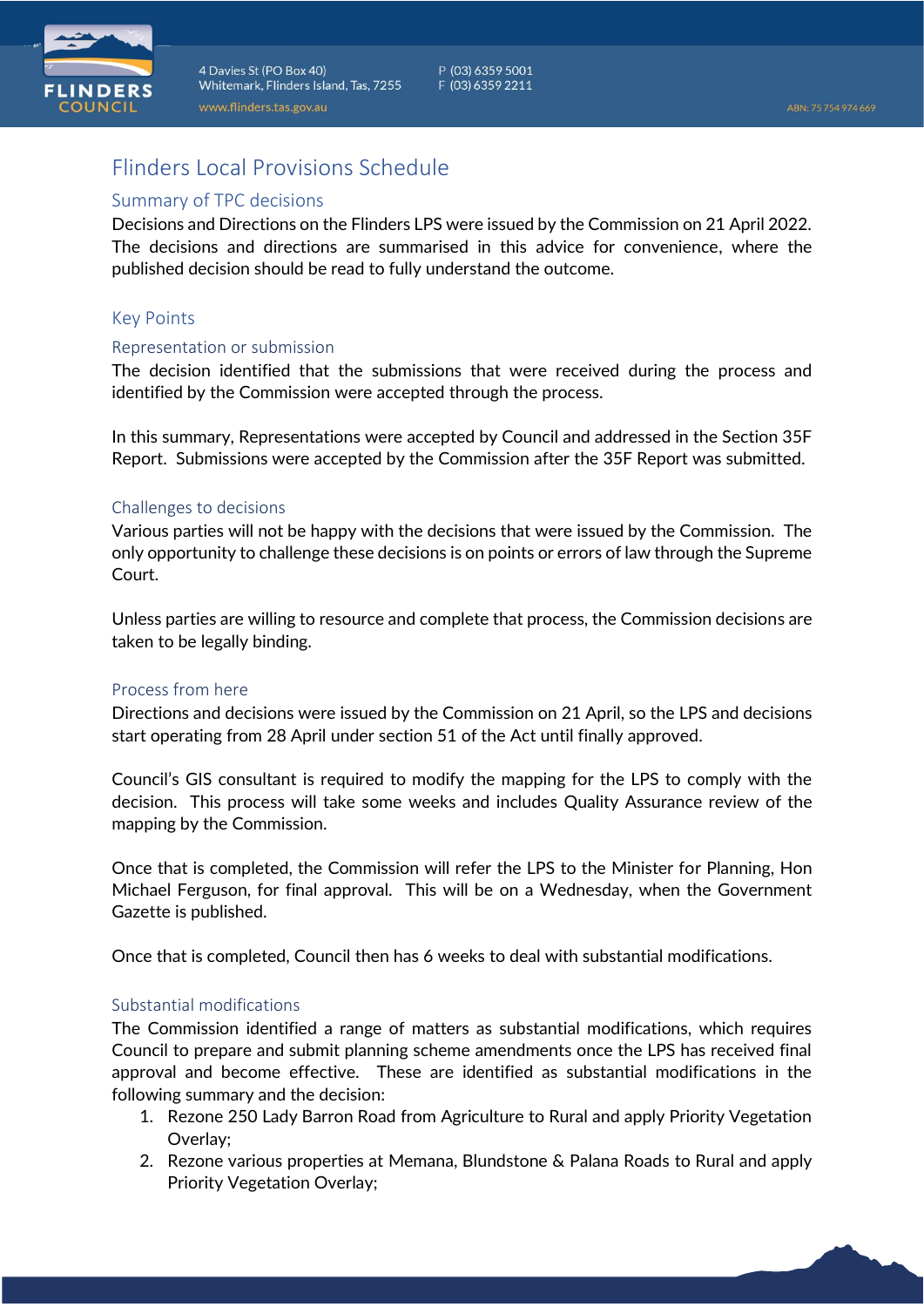- 3. Rezone various properties at Butter Factory Road to Rural and apply Priority Vegetation Overlay;
- 4. Rezone 901 & 927 Coast Road, Lady Barron to Rural and apply Priority Vegetation Overlay;
- 5. Rezone Morrison title at Lady Barron Road to Rural and revise Priority Vegetation and scenic protection Overlays;
- 6. Rezone 3 private titles Little Dog Island to Landscape Conservation; and
- 7. Establish and apply *Whitemark and Lady Barron Urban Development Specific Area Plan*

A key consideration for the Commission on whether something is a substantial modification is whether it has the potential to impact other parties, ie there is or may be a public interest in the change. All substantial modifications were identified to have a public interest.

Further information is provided on these in Attachment 3 pages 60-74 of the decision.

# Contested issues in the LPS

### Low Density Residential Zone – Gunter and Barr Street, Lady Barron

| Representations: | Department of Communities Tasmania (7), Flinders Council (10) |
|------------------|---------------------------------------------------------------|
| Paragraphs:      | $11 - 15$                                                     |
| Final decision:  | Rezone the lots to Low Density Residential.                   |

Low Density Residential Zone – 4837 Palana Road, Palana and Killiecrankie Road, Killiecrankie folio of the Register 50506/3 & Coastal Settlements Specific Area Plan

| Representation: | Rebecca Green and Associates for Cohen and Associates Pty Ltd (11 and   |
|-----------------|-------------------------------------------------------------------------|
|                 | 12)                                                                     |
| Paragraphs:     | $16 - 23$                                                               |
| Final decision: | Rezone the lots to Low Density Residential and apply Coastal Areas SAP. |

## Low Density Residential Zone – 270 Palana Road, Whitemark

|                 | Submission accepted by the Commission: Mick Rose for MJB Tas Pty Ltd    |
|-----------------|-------------------------------------------------------------------------|
| Paragraphs:     | 22-29                                                                   |
| Final decision: | Rezone the lots to Low Density Residential and apply Coastal Areas SAP. |

## Low Density Residential Zone and Rural Living Zone – Pot Boil Road, Lady Barron

| Representation: | Rebecca Green and Associates for Dianne Fair (8) |  |
|-----------------|--------------------------------------------------|--|
|                 |                                                  |  |

Paragraphs: 30-40

Final decision:

- Low Density Residential to lots fronting Pot Boil Road, Rural Living B to the balance of the lots
- Removal of Site Specific Qualification FLI-22.2 for access to Vinegar Hill Lookout following legal advice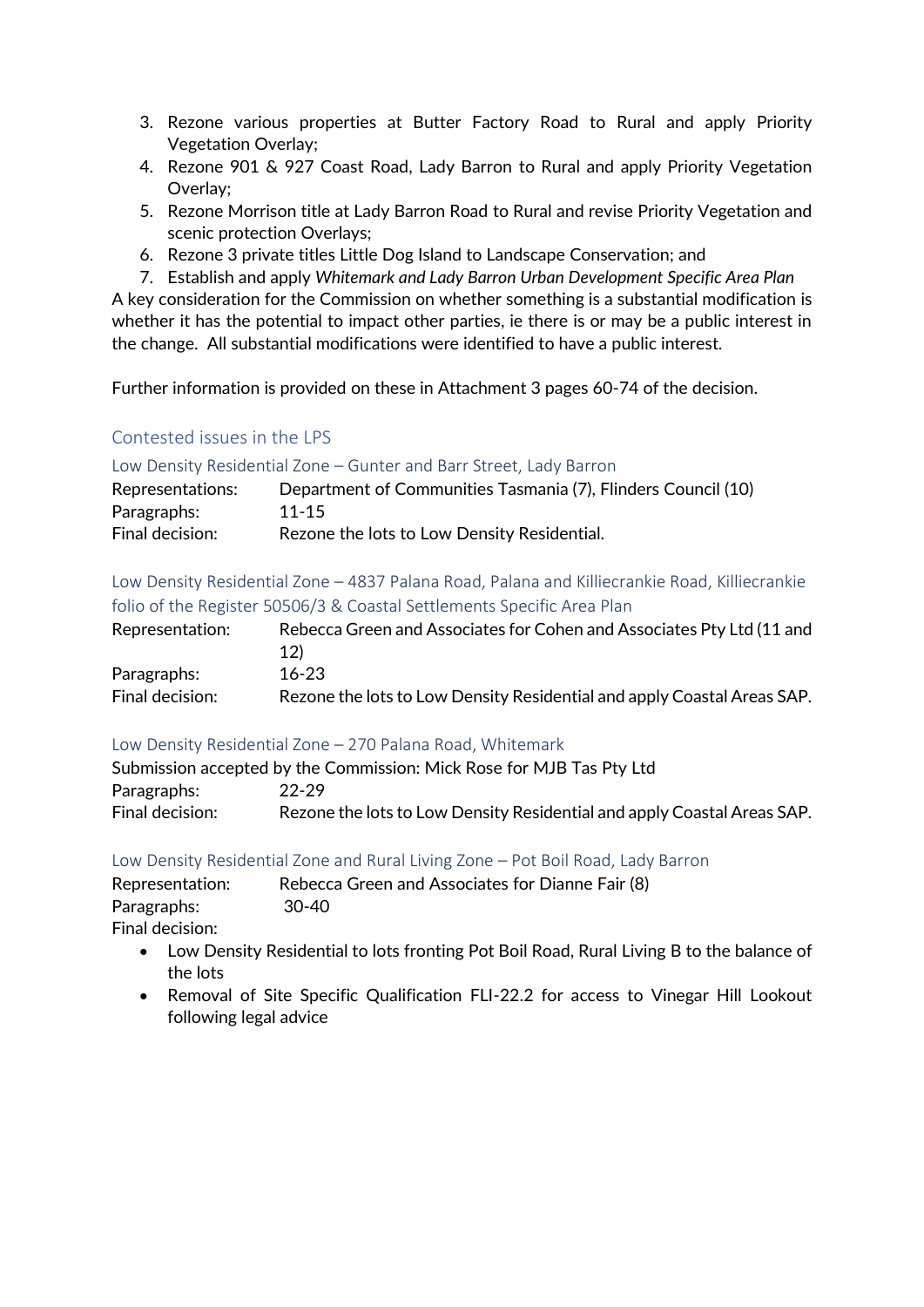# Low Density Residential Zone and Rural Living Zone – Esplanade and 1A Palana Road, Whitemark

Representations: Raoul Harper and Jana Monnone (24), Noel and Vicki Warden (27),

Graeme, Warwick and Kelly Blundstone (29)

Paragraphs: 41-48 Final Decision:

- Rezone the following properties to Low Density Residential:
	- a. 3 Esplanade, Whitemark of the folio of the Register 67128/3;
	- b. 9 Walker Street, Whitemark folios of the Register 60768/1 and 60768/5;
	- c. 17 Walker Street, Whitemark folio of the Register 60768/6; and
- Rezone the following properties to Rural Living D Zone:
	- a. Esplanade, Whitemark of the FR 15860/1;
	- b. Esplanade, Whitemark of the FR 15860/2;
	- c. 1A Palana Road, Whitemark FR 53171/5; and
	- d. Walker Street, Whitemark FR 128758/2.

# Rural Living Zone – 250 Lady Barron Road, Whitemark

| Representation:                  | Colin and Patricia Goss (25)                                 |
|----------------------------------|--------------------------------------------------------------|
| Paragraphs:                      | 66-75                                                        |
| Final decision:                  | Rezone to Rural Living and apply Priority Vegetation Overlay |
|                                  | from Regional Ecosystem Model (REM).                         |
| <b>Substantial Modification:</b> | Yes, separate rezoning process is required.                  |

# Rural Living Zone and Whitemark Rural Living Specific Area Plan – Whitemark

| Representations: | Elizabeth Frankham (1), Flinders Council (10), Department of State                           |
|------------------|----------------------------------------------------------------------------------------------|
|                  | Growth (14)                                                                                  |
| Paragraphs:      | 49-59                                                                                        |
| Final decision:  | No modifications (retain Rural zone).                                                        |
|                  | NOTE: this includes refused of Council submissions for expansion of the Pural Living zone at |

- NOTE: this includes refusal of Council submissions for expansion of the Rural Living zone at Cann's Hill. Reasons are provided at the final dot point in paragraph 58. In short – they consider the following:
	- there is opportunity for land use conflict with the existing quarry leases;
	- the LPS makes substantive provision for subdivision/additional dwellings; and
	- establishing additional rural living areas was considered excessive and risks disorderly use and development.

# Rural Living Zone – 4596 Palana Road, Palana

| Representation: | Tony Griggs and Linda Nicol (2)                                           |
|-----------------|---------------------------------------------------------------------------|
| Paragraphs:     | 60-65                                                                     |
| Final decision: | No modifications (inconsistent with local strategy and Guideline RZ2(a)). |

# Rural Living Zone – 1106 Palana Road, Blue Rocks

| Representation: |       | Colin and Patricia Goss (25)                                   |  |  |  |  |
|-----------------|-------|----------------------------------------------------------------|--|--|--|--|
| Paragraphs:     | 76-80 |                                                                |  |  |  |  |
| Final decision: |       | No modifications (retain split zone Rural Living and Landscape |  |  |  |  |
| Conservation).  |       |                                                                |  |  |  |  |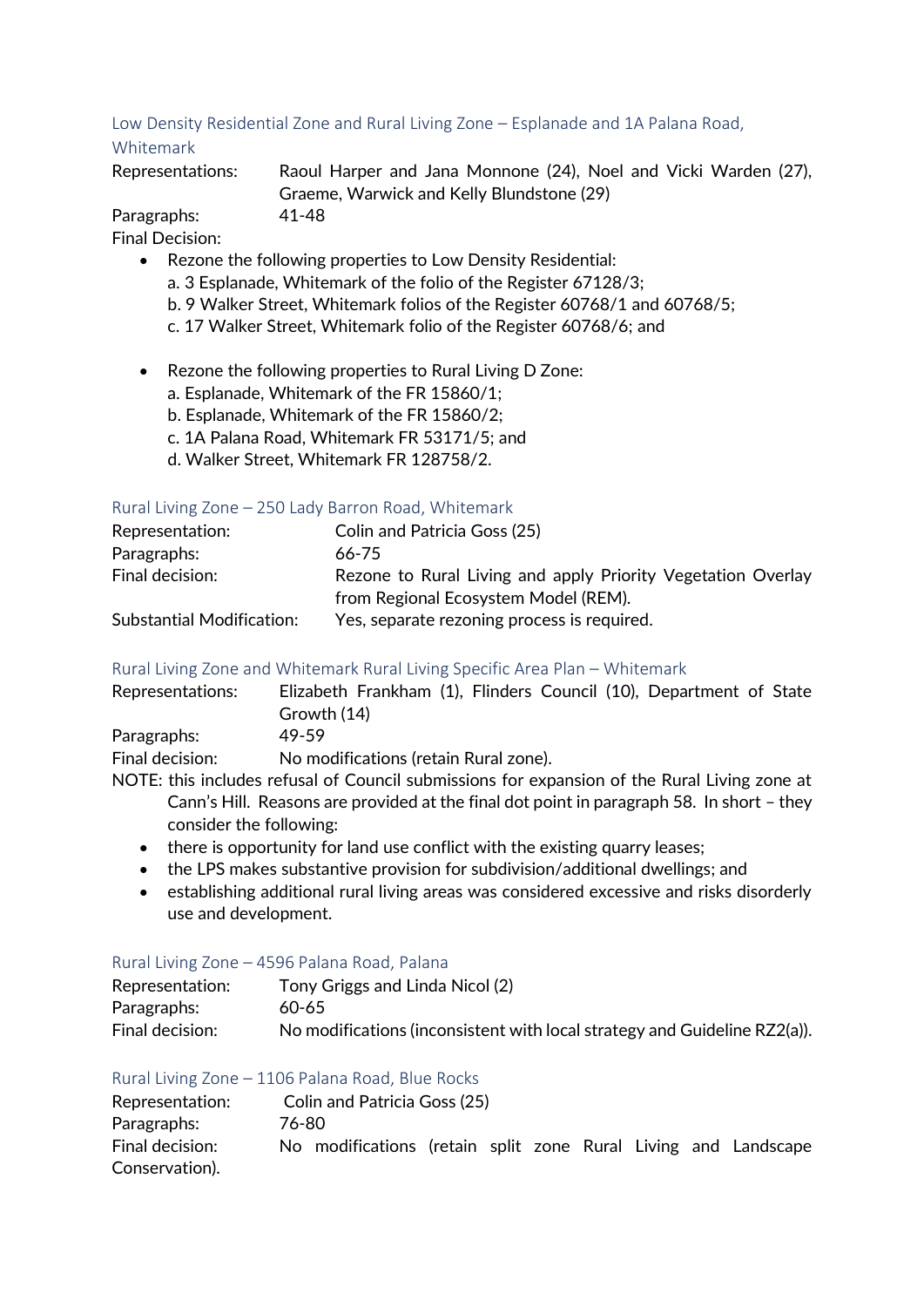## Rural Living Zone – 689 West End Road, Leeka

| Representations: | Mike Wortman (35)                                 |
|------------------|---------------------------------------------------|
| Paragraphs:      | 81-87                                             |
| Final decision:  | No modifications (retain Landscape Conservation). |

#### **Rural Living Zone – Edens Road and North East River Road, Palana**

| Representations: | Flinders Council (10)                             |
|------------------|---------------------------------------------------|
| Paragraphs:      | 88-91                                             |
| Final decision:  | No modifications (retain Landscape Conservation). |

#### **Rural Zone – Killiecrankie (Cnr Palana & Killiecrankie Roads)**

| Representations: | Flinders Council (10), Anne Rae and Bronwyn Stubbs (13), Judy Cazaly |
|------------------|----------------------------------------------------------------------|
|                  | $(16)$ , Tom and Jo Youl $(22)$                                      |
| Paragraphs: 9    | $2 - 95$                                                             |
| Final decision:  | No modifications (retain Agriculture Zone).                          |

#### Rural Zone – Emita and Mamana

| Representations: | Kerrie Prescott (5), Flinders Council (10), Mark and Mandy Wales (26) |
|------------------|-----------------------------------------------------------------------|
| Paragraphs:      | 96-106                                                                |
| Final decision:  | Rezone 1813 Palana Road, Emita FR 158840/1 to Rural (balance          |
|                  | retaining Agriculture zone).                                          |

#### Rural Zone and Agriculture Zone – Whitemark North

| Representation: | Flinders Council (10), Van Diemen Consulting for David Gibbons |
|-----------------|----------------------------------------------------------------|
|                 | (23)                                                           |
| Paragraphs:     | 107-106                                                        |
| Final decision: | Rezone the zoning of the following properties to Rural and     |
|                 | establish Priority Vegetation Overlay under REM:               |
|                 | a. 127 Memana Road, Whitemark folio of the Register 14670/1;   |

- b. 251 Memana Road, Whitemark folios of the Register 155427/1, 213527/1, 252433/1 and 39638/1;
- c. 89 Blundstone Road, Whitemark folios of the Register 156154/1, 225623/1, 225624/1, 225625/1, and 220373/1;
- d. 159 Blundstone Road, Whitemark folio of the Register 212657/1;
- e. Blundstone Road, Whitemark folio of the Register 245335/1;
- f. Palana Road, Whitemark folios of the Register 213669/1 and 173164/1; and
- g. Unidentified Crown land surrounded by folio of the Register 252433/1.
- Substantial Modification: Yes, separate rezoning process is required.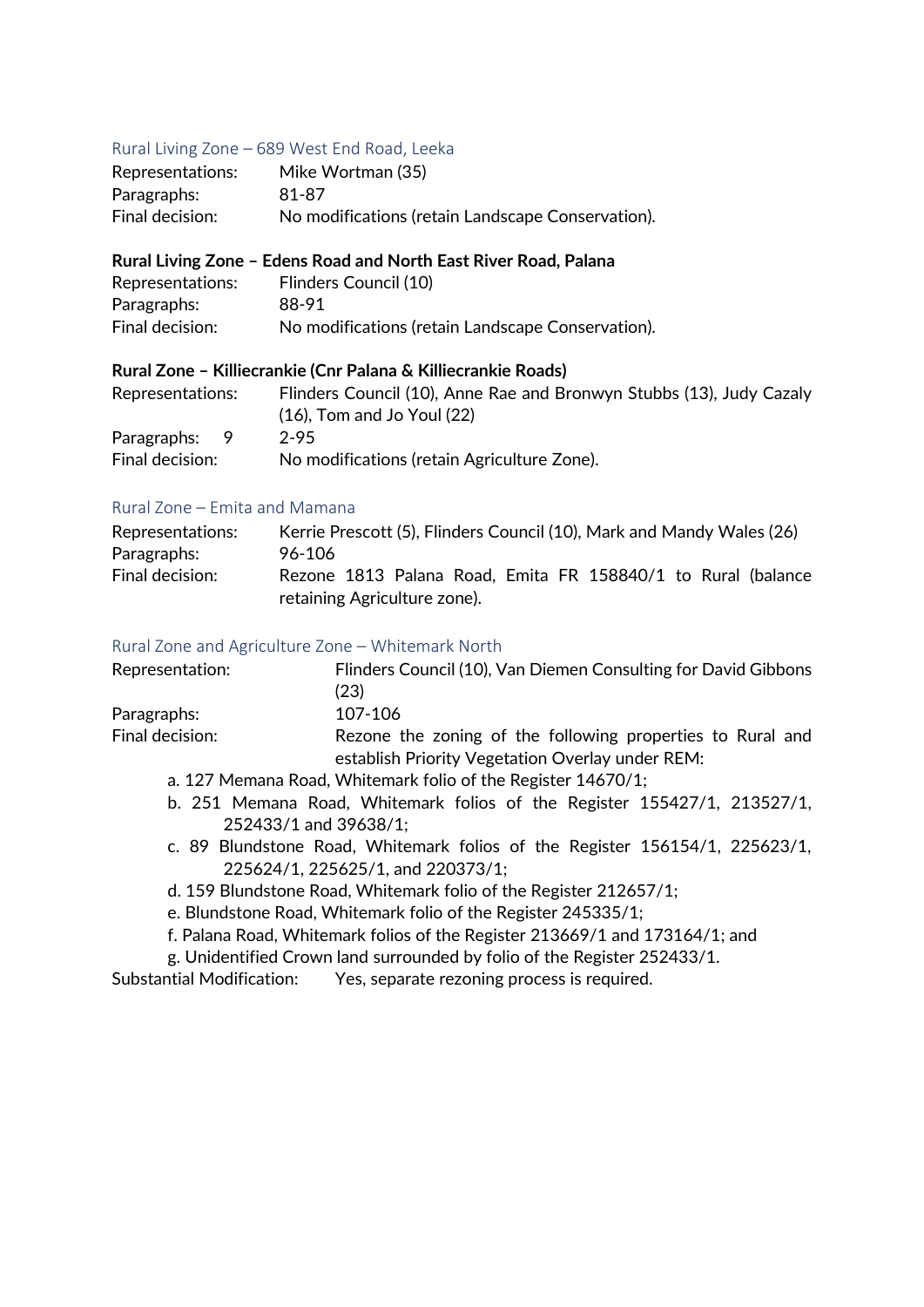### Rural Zone – Butter Factory Road, Whitemark

| Representation: | Flinders Council (10)                                           |
|-----------------|-----------------------------------------------------------------|
| Paragraphs:     | 119-131                                                         |
| Final decision: | Rezone the following properties to Rural and apply the Priority |
|                 | Vegetation Overlay under the REM:                               |

a. 3 Butter Factory Road, Whitemark folio of the Register 9254/1;

- b. 13 Butter Factory Road, Whitemark folio of the Register 68563/1;
- c. 28 Butter Factory Road, Whitemark folio of the Register 141953/1;
- d. 101 Butter Factory Road, Whitemark folio of the Register 237967/1;
- e. 103 Butter Factory Road, Whitemark folio of the Register 10923/1;
- f. 119 Butter Factory Road, Whitemark folio of the Register 7488/2;
- g. 120 Butter Factory Road, Whitemark folio of the Register 64802/1;
- h. 121 Butter Factory Road, Whitemark folio of the Register 7488/1; and
- i. Butter Factory Road, Whitemark folio of the Register 249792/1.
- Substantial Modification: Yes, separate rezoning process is required.

## Rural Zone – Lady Barron

| Representation: | Flinders Council (10)                                              |  |  |  |  |
|-----------------|--------------------------------------------------------------------|--|--|--|--|
| Paragraphs:     | 143 - 157                                                          |  |  |  |  |
| Final decision: | Rezone the following properties to Rural and apply the Priority    |  |  |  |  |
|                 | Vegetation Overlay under the REM:                                  |  |  |  |  |
|                 | a. 901 Coast Road, Lady Barron folio of the Register 209407/1; and |  |  |  |  |
|                 | b. 927 Coast Road, Lady Barron folio of the Register 25190/1.      |  |  |  |  |

Substantial Modification: Yes, separate rezoning process is required.

## Rural Zone – 368 Five Mile Jim Road, Memana

| Representations: | Van Diemen Consulting for Markarna Grazing Company (30)     |
|------------------|-------------------------------------------------------------|
| Paragraphs:      | 153-157                                                     |
| Final decision:  | Retain exhibited Landscape Conservation zoning and overlays |

## Rural Zone – Lady Barron Road, Lady Barron folio of the Register 199735/1

Submission accepted by the Commission: Van Diemen Consulting for Gary and Nola Morrison Paragraphs: 158 - 176

Final decision: Rezone Lady Barron Road, Lady Barron to Rural and;

- apply the Priority Vegetation Area overlay per Van Diemen Consulting submissions;
- Revise the Scenic Protection Area to match the area shown in Figure D3 of the Van Diemen Consulting submission received 16 March 2022, and combine the overlay with the transitioning Scenic Protection Area overlay mapping for the land as identified in the Minister's declarations under the Act;
- Revise Clause C8.1.10 in Table C8.1 in the Scenic Protection Areas;
- Delete Site-specific Qualification FLI-22.3 and associated overlay map.

Substantial Modification: Yes, separate rezoning process is required.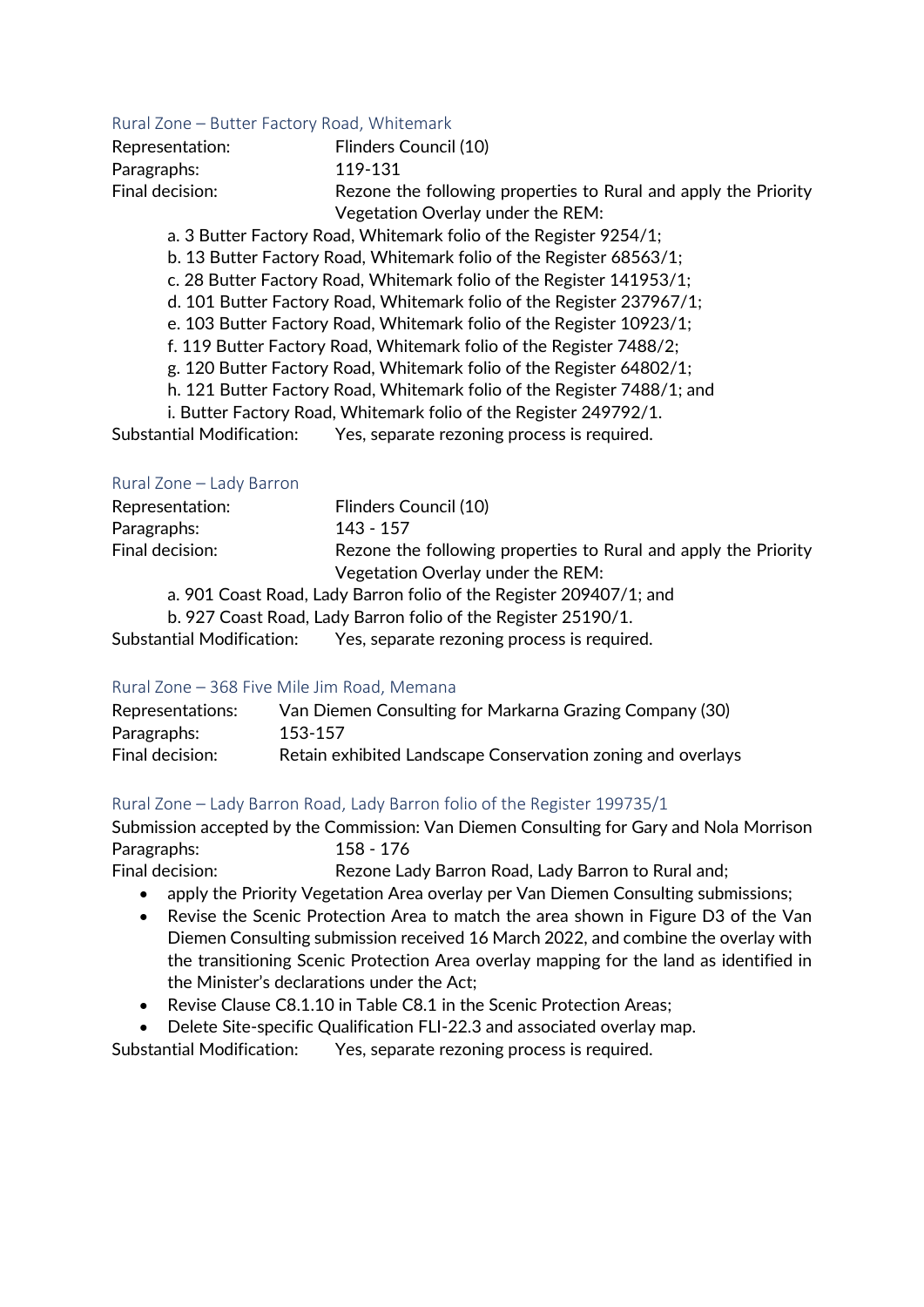#### Rural Zone, Agriculture Zone and Landscape Conservation Zone – Mining Leases

| Representations: | Department of State Growth (14), Van Diemen Consulting obo David |
|------------------|------------------------------------------------------------------|
|                  | Gibbons (23), Van Diemen Consulting for Markarna Grazing Company |
|                  | (30)                                                             |
| Paraorahs        | 177 - 195                                                        |

Paragraphs: 177 - 195<br>Final decision: Rezone th Rezone the following properties to Rural:

- a. 2270 Palana Road, Lughrata folios of the Register 160313/1 and 154620/2;
- b. Palana Road, Lughrata folios of the Register 141842/1 and 141842/2;
- c. That part of 634 Palana Road, Whitemark folio of the Register 182299/2 that previously contained in folio of the Register 245509/1; and
- d. Harleys Road, Whitemark folio of the Register 176057/2.

#### Agriculture Zone – 160 Killiecrankie Road, Killiecrankie

| Representation: | Tom and Jo Youl (22)                                                   |
|-----------------|------------------------------------------------------------------------|
| Paragraphs:     | 196 - 200                                                              |
| Final decision: | Rezone 160 Killiecrankie Road, Killiecrankie to Agriculture and remove |
|                 | the Priority Vegetation Area overlay.                                  |

## Agriculture Zone – 368 and 1297 Five Mile Jim Road, Memana

| Representation: | Van Diemen Consulting for Markarna Grazing Company (30) |
|-----------------|---------------------------------------------------------|
| Paragraphs:     | 201 - 207                                               |
| Final decision: | No change (retain Rural zone).                          |

#### Landscape Conservation Zone and Environmental Management Zone – Little Dog Island

| Representations:                 | Clem Newton-Brown (3), Wendy Jubb-Stoney (15), Megan     |  |  |  |  |  |
|----------------------------------|----------------------------------------------------------|--|--|--|--|--|
|                                  | Gledden (20), Furneaux Islands Protection Network (28),  |  |  |  |  |  |
|                                  | Aboriginal Land Council of Tasmania (33)                 |  |  |  |  |  |
| Paragraphs:                      | $208 - 7$                                                |  |  |  |  |  |
| Final decision:                  | Rezone private lands on Little Dog Island FR's 204139/1, |  |  |  |  |  |
|                                  | 226682/1, and 204138/1 from Environmental Management to  |  |  |  |  |  |
|                                  | Landscape Conservation.                                  |  |  |  |  |  |
| <b>Substantial Modification:</b> | Yes, separate rezoning process is required.              |  |  |  |  |  |

#### Port and Marine Zone – Franklin Parade, Lady Barron

| Representations: | Department of State Growth (14)                   |
|------------------|---------------------------------------------------|
| Paragraphs:      | 218 - 221                                         |
| Final decision:  | No change (retain Environmental Management zone). |

#### Particular Purpose Zone - truwana - Cape Barren Island and outer islands

| Representations: | Aboriginal Land Council of Tasmania (33)                           |
|------------------|--------------------------------------------------------------------|
| Paragraphs:      | 222 - 232                                                          |
| Final decision:  | Retain exhibited PPZ with the gravel Pit in the Rural precinct per |
|                  | submissions.                                                       |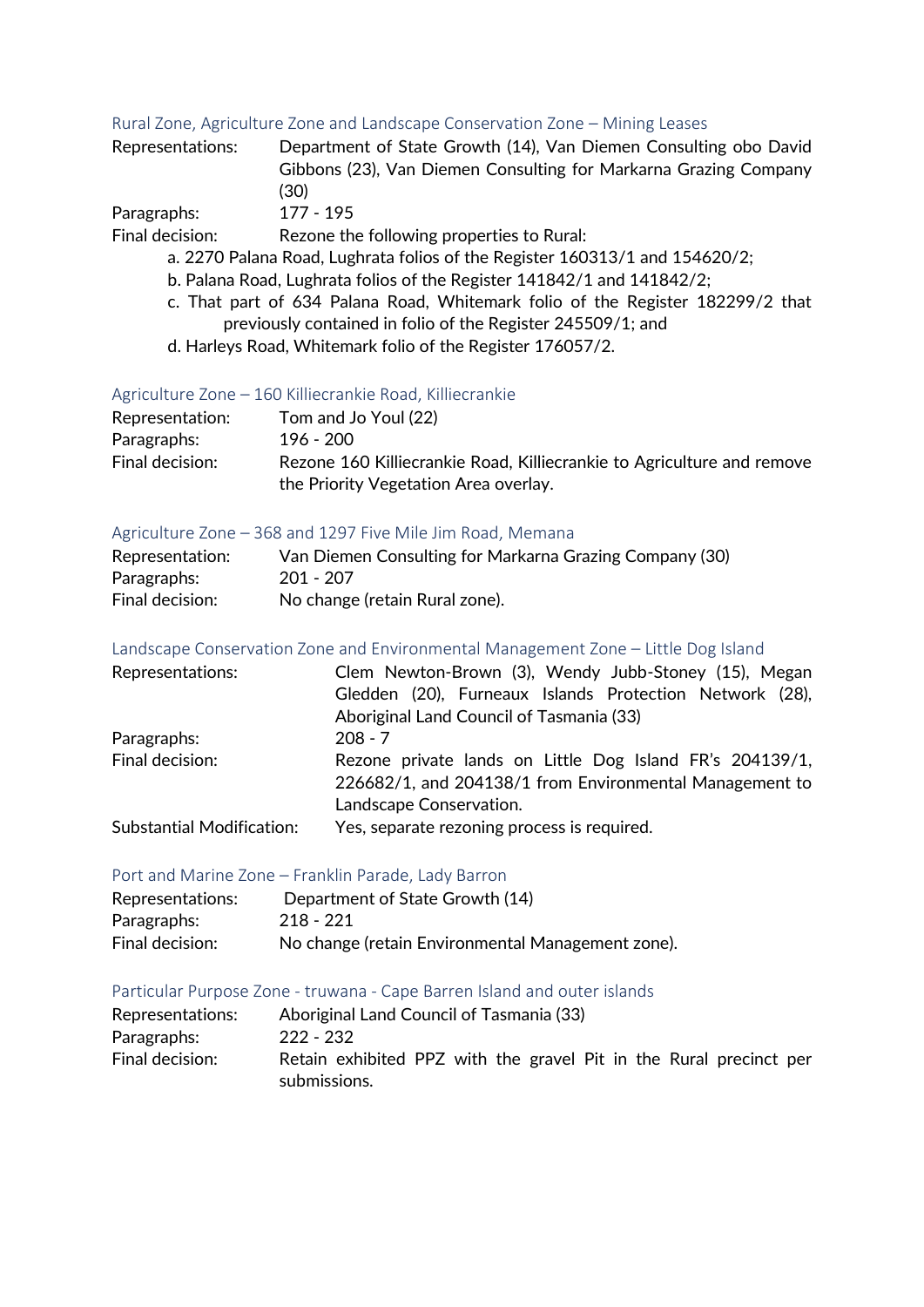## Natural Assets Code – Priority Vegetation Area Overlay – Various Properties

|                  | Carnell (21), Paul Carnell (31) |                                                                   |  |  |  |
|------------------|---------------------------------|-------------------------------------------------------------------|--|--|--|
| Representations: |                                 | Flinders Council (10), Department of State Growth (14), Annemarie |  |  |  |

Paragraphs: 233 – 242 Issues:

- removal of the overlay from titles in the Low Density Residential Zone at Lady Barron and Whitemark that are less than 2400m2 or 5000m2 if located in the Coastal Areas Specific Area Plan;
- removal of the overlay from areas of the Utilities Zone within the State road casement;
- application of the overlay to a larger area of land adjacent to the west of the main settlement at Killiecrankie; and
- application of the overlay to part of the property known as 'Quoin' on the eastern side of the main settlement at Killiecrankie.

Final decision: Remove the Priority Vegetation Area overlay from all land zoned Low Density Residential at Whitemark and Lady Barron.

### Natural Assets Code – Future Coastal Refugia Area Overlay – State Roads

| Representations: | Department of State Growth (14)                                     |
|------------------|---------------------------------------------------------------------|
| Paragraphs:      | 243 - 248                                                           |
| Final decision:  | Remove the Future Coastal Refugia Area overlay within the Utilities |
|                  | Zone and State Road casement                                        |

#### Scenic Protection Code – Scenic Protection Area Overlay – Various Areas

Representations: Craig Smith (9), Anne Rae and Bronwyn Stubbs (13), Judy Cazaly (16), Furneaux Islands Protection Network (17), Ken Stockton (18), Eve Schulz (19), Annemarie Carnell (21), Sophie Underwood for The Dock shareholders (34) Paragraphs: 249 - 257

Issues:

- include all land on the east coast of Flinders Island that is proposed to be zoned Landscape Conservation and Environmental Management;
- extend the North East River Scenic Protection Area to include the patriarchs and lagoons;
- extend the Killiecrankie Scenic Protection Area overlay to the back of all building titles in Killiecrankie Village to at least the 20m contour;
- include all open space at Killiecrankie;
- include to the area on the north side of Killiecrankie Road to Palana Road; and
- include all outer islands.

Final decision: Minor amendments to Table C8.1 Scenic Protection Areas as shown in Annexure A.

#### Landslip Hazard Code – Landslip Hazard Area Overlay – Various Areas

| Representations: | Anne Rae and Bronwyn Stubbs (13), Judy Cazaly (16), Annemarie Carnell<br>(21) |
|------------------|-------------------------------------------------------------------------------|
| Paragraphs:      | 256-261                                                                       |
| Final decision:  | No modification.                                                              |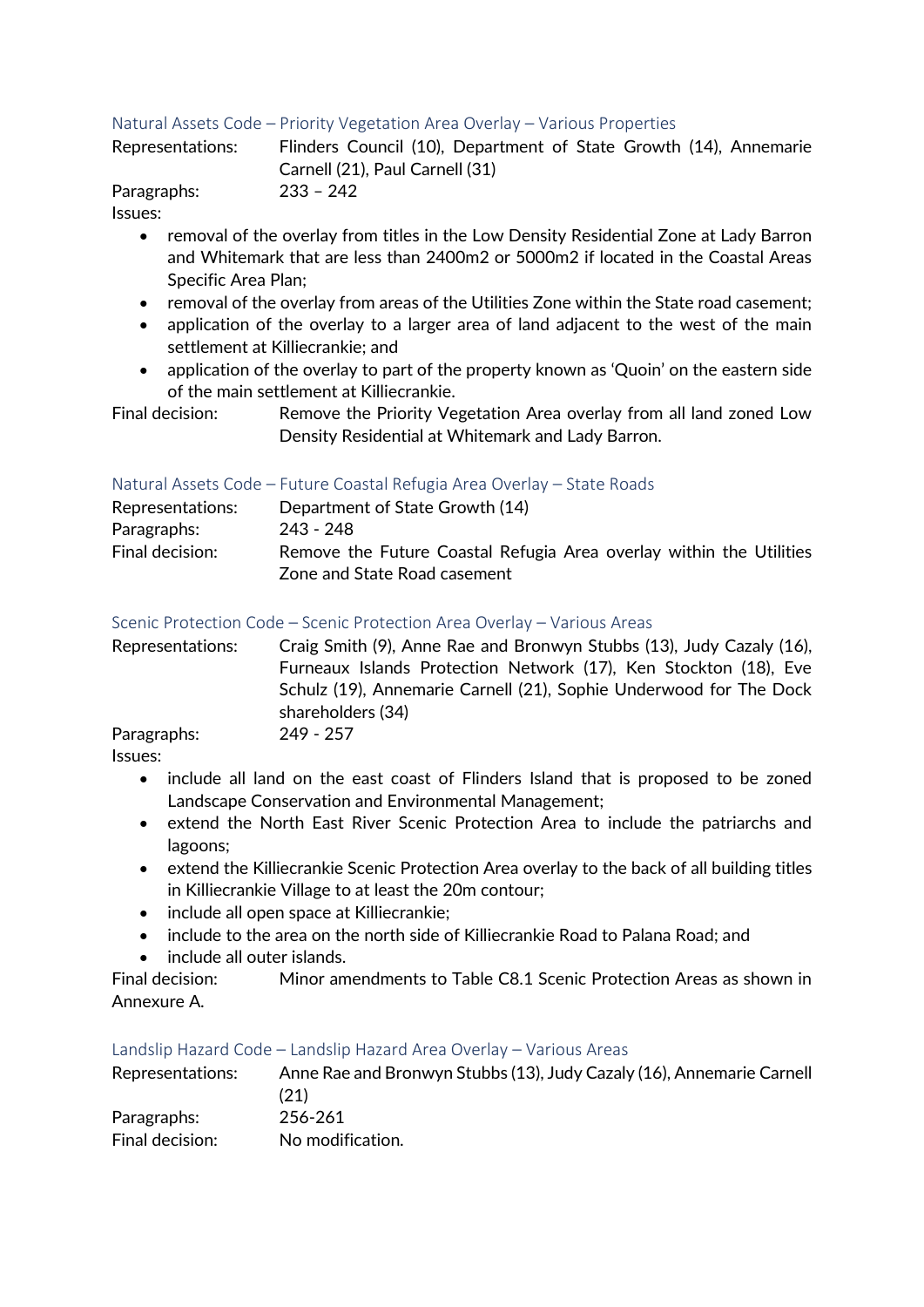# Coastal Areas Specific Area Plan<br>Pengesantational Ludy Cazaly (14) Von Diemen Co

| Representations: | Judy Cazaly (16), Van Diemen Consulting for David Gibbons (23), Van<br>Diemen Consulting for Markarna Grazing Company (30)                                                                                                                   |  |  |  |  |
|------------------|----------------------------------------------------------------------------------------------------------------------------------------------------------------------------------------------------------------------------------------------|--|--|--|--|
|                  |                                                                                                                                                                                                                                              |  |  |  |  |
| Paragraphs:      | $262 - 269$                                                                                                                                                                                                                                  |  |  |  |  |
| Final decision:  | Remove Coastal Areas Specific Area Plan from land identified by the<br>planning authority and 3 Esplanade and 9 and 17 Walker Street,<br>Whitemark, which the Commission agrees should be zoned Low Density<br>Residential as detailed above |  |  |  |  |

### Specific Area Plan – Whitemark and Lady Barron Urban Development Specific Area Plan

| Representations:                 | Department of Communities Tasmania (7), Flinders Council (10) |  |  |  |  |  |
|----------------------------------|---------------------------------------------------------------|--|--|--|--|--|
| Paragraphs:                      | 270 - 282                                                     |  |  |  |  |  |
| Final decision:                  | Insert and apply the Whitemark and Lady Barron Urban          |  |  |  |  |  |
|                                  | Development Specific Area Plan.                               |  |  |  |  |  |
| <b>Substantial Modification:</b> | Yes, separate rezoning process is required.                   |  |  |  |  |  |

# Specific Area Plan – Electricity Connections

| Representation: | Flinders Council (10)                                             |
|-----------------|-------------------------------------------------------------------|
| Paragraphs:     | 283 - 287                                                         |
| Final decision: | Council to address electricity connections through subdivision in |
|                 | Section 35G Notice.                                               |

# Site-specific Qualification – 768 Big River Road, Loccota

Submission accepted by the Commission: Alex and Jenny John Paragraphs: 288 - 296 Final decision: No change.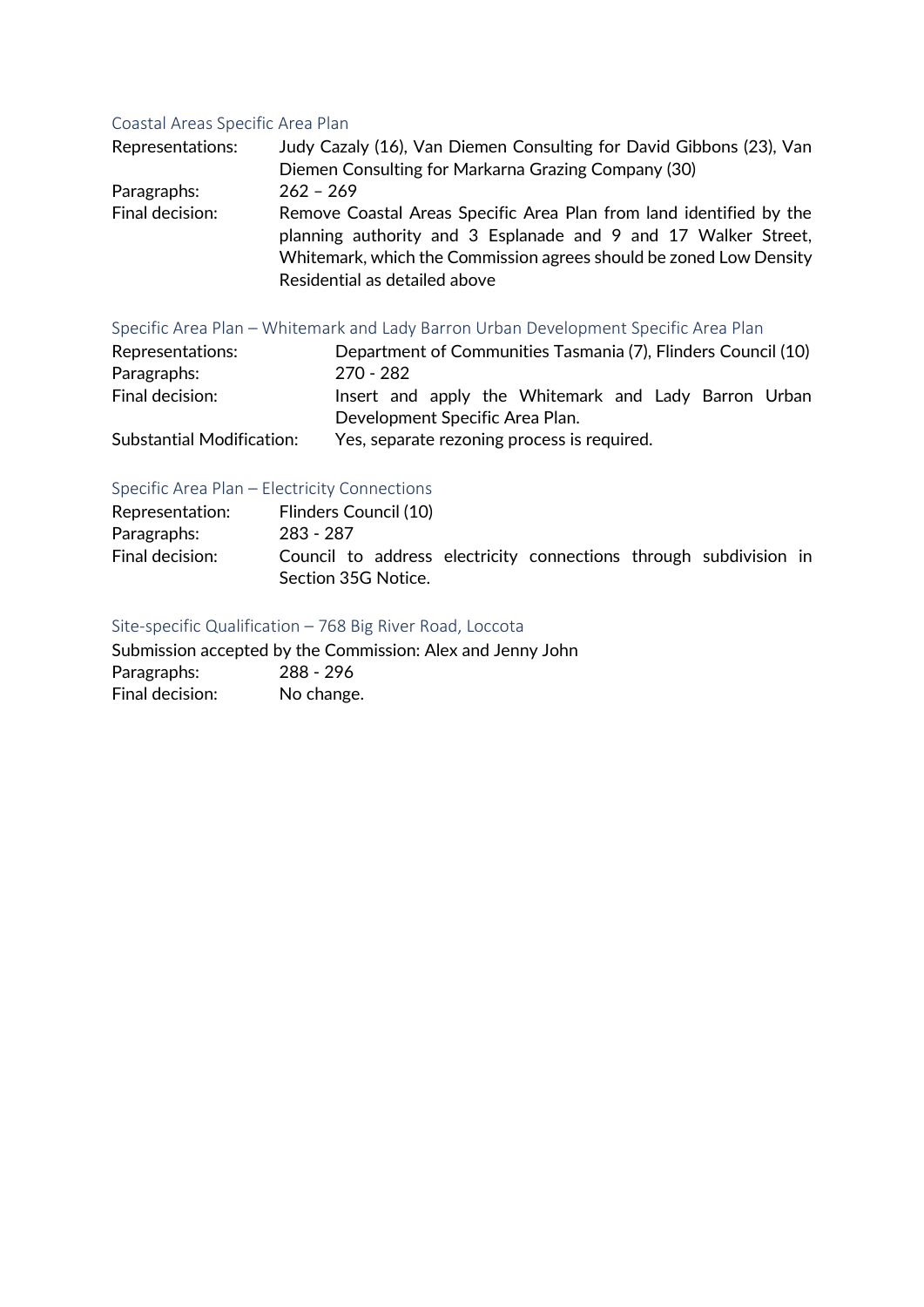# Matters supporting the LPS:

#### Rural Living Zone – Various Properties

| Representation: | Clem Newton-Brown (3), Wendy Jubb-Stoney (15) |
|-----------------|-----------------------------------------------|
| Paragraphs:     | 297 - 301                                     |
| Final decision: | No change.                                    |

### Village Zone – 13-15 Barr Street, Lady Barron

| Representation: | Department of Communities (7) |
|-----------------|-------------------------------|
| Paragraphs:     | 302 - 306                     |
| Final decision: | No change.                    |

### Agriculture Zone – 1210 and 1215 Lackrana Road, Lackrana

| Representation: | Van Diemen Consulting for David Gibbons (23) |
|-----------------|----------------------------------------------|
| Paragraphs:     | 307 - 311                                    |
| Final decision: | No change.                                   |

### Landscape Conservation Zone and Environmental Management Zone – Various Properties

| Representations: | Conservation Landholders Tasmania (4), Anne Rae and Bronwyn Stubbs |  |  |  |  |  |  |
|------------------|--------------------------------------------------------------------|--|--|--|--|--|--|
|                  | (13), Furneaux Islands Protection Network (28), Greg Beeton (32),  |  |  |  |  |  |  |
|                  | Sophie Underwood for The Dock shareholders (34)                    |  |  |  |  |  |  |
| Paragraphs:      | 312 - 328                                                          |  |  |  |  |  |  |
| Final decision:  | No change.                                                         |  |  |  |  |  |  |

Landscape Conservation Zone and Environmental Management Zone – Little Green Island

| Representations: | Furneaux Islands Protection Network (28), Aboriginal Land Council of |
|------------------|----------------------------------------------------------------------|
|                  | Tasmania (33)                                                        |
| Paragraphs:      | 329 - 333                                                            |
| Final decision:  | No change.                                                           |

## Coastal Inundation Hazard Code and Flood-Prone Areas Hazard Code Overlays

| Representations: | Department of Police, Fire and Emergency Management - State |  |  |  |
|------------------|-------------------------------------------------------------|--|--|--|
|                  | Emergency Service (6)                                       |  |  |  |
| Paragraphs:      | -334 - 338                                                  |  |  |  |
| Final decision:  | No change.                                                  |  |  |  |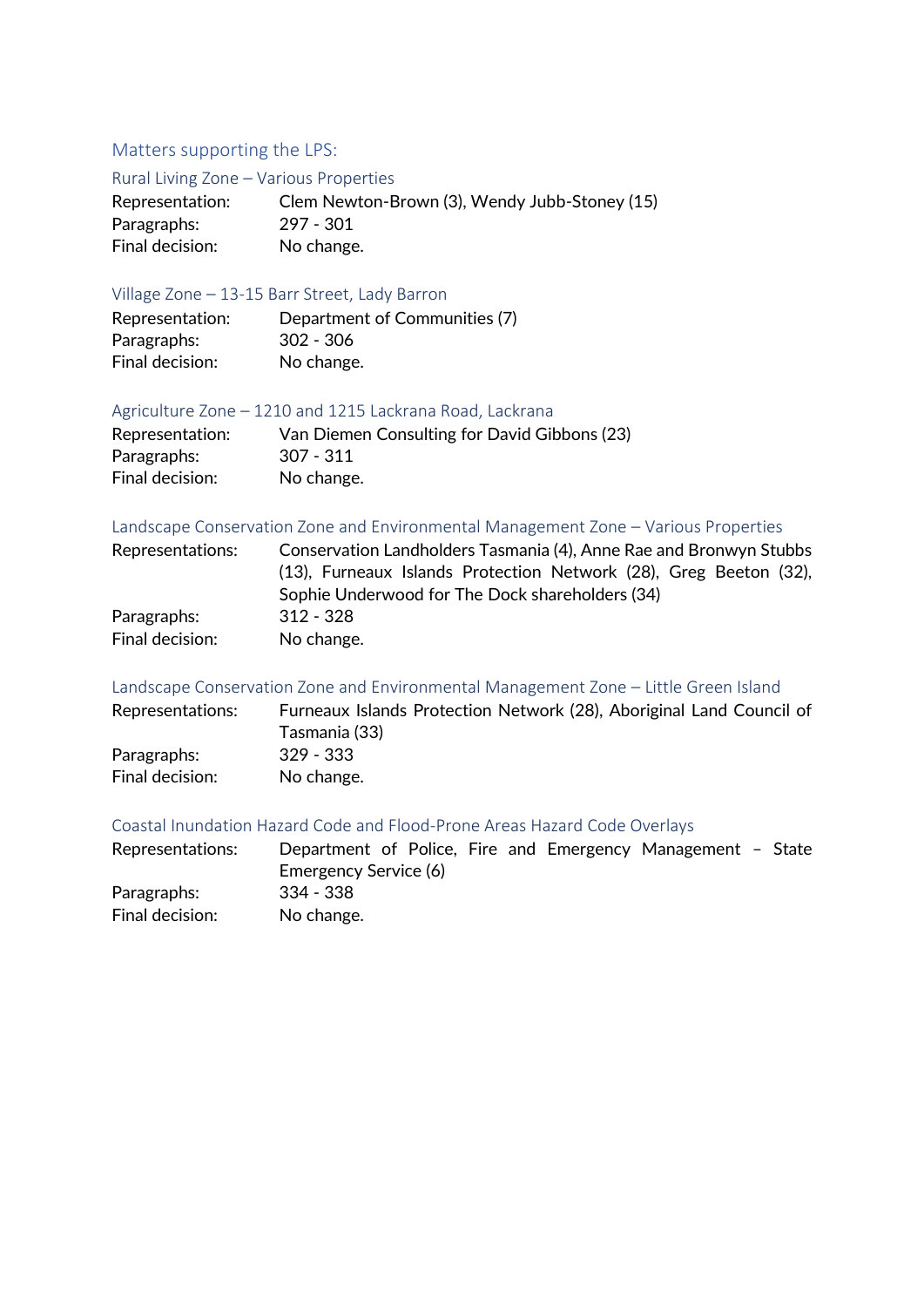## Matters that were not a representation

Representations: Department of Communities Tasmania (7), Flinders Council (10), Anne Rae and Bronwyn Stubbs (13), Judy Cazaly (16), Annemarie Carnell (21), Greg Beeton (32), Aboriginal Land Council of Tasmania (33), Sophie Underwood for The Dock shareholders (34)

Issues:

- the SPPs should include certain provisions or otherwise be revised;
- the SPPs failed to consider matters or otherwise provided too much or too little discretion;
- light pollution; and
- Aboriginal burial areas.

Paragraphs: 339 - 343

Final decision: The Commission determined it did not have jurisdiction to assess these matters.

# Technical or implementation issues

Paragraphs: 344 – 348 Issues:

- minor numbering and typographical errors in the draft LPS;
- instances where the draft LPS, or proposed modifications, do not apply the writing style and conventions set out in Practice Note 5: Tasmanian Planning Scheme drafting conventions or Practice Note 8: Draft LPS written document - technical advice;
- instances where the draft LPS zone and overlay maps or Geographic Information System (GIS) datasets contain overlaps, gaps and errors, or do not apply the technical advice or conventions set out in Practice Note 7 - Draft LPS mapping; technical advice;
- instances where the spatial representation of the cadastral parcels dataset have changed after the production of the PDF maps for exhibition, that result in minor misalignment

Final decision: Revise the draft LPS zone and overlay maps to:

- a. reflect modifications consequential to modifications made to the draft LPS written document, such as deletion of site-specific qualifications;
- b. fill any unzoned gaps in the zoning layer;
- c. remove any overlaps between adjoining zones;
- d. apply the schema set out in Appendix B of Practice Note 7 to each relevant GIS dataset;
- e. some overlays supplied by theLIST have been modified since the original versions were published on LISTmap (e.g. the Electricity Transmission Infrastructure Protection overlay). Make sure to use the most recent version available;
- f. remove any overlaps between features in the same overlay layer that have different categories (excluding for transitioning local area objectives of SAPs and PPZs), such as: coastal inundation investigation areas and low coastal inundation hazard band;
- g. aggregate adjoining zone or overlay polygons sharing the same category, such as: zone type, landslip hazard band, and aggregate adjoining overlay polygons that have no required category, such as priority vegetation area;